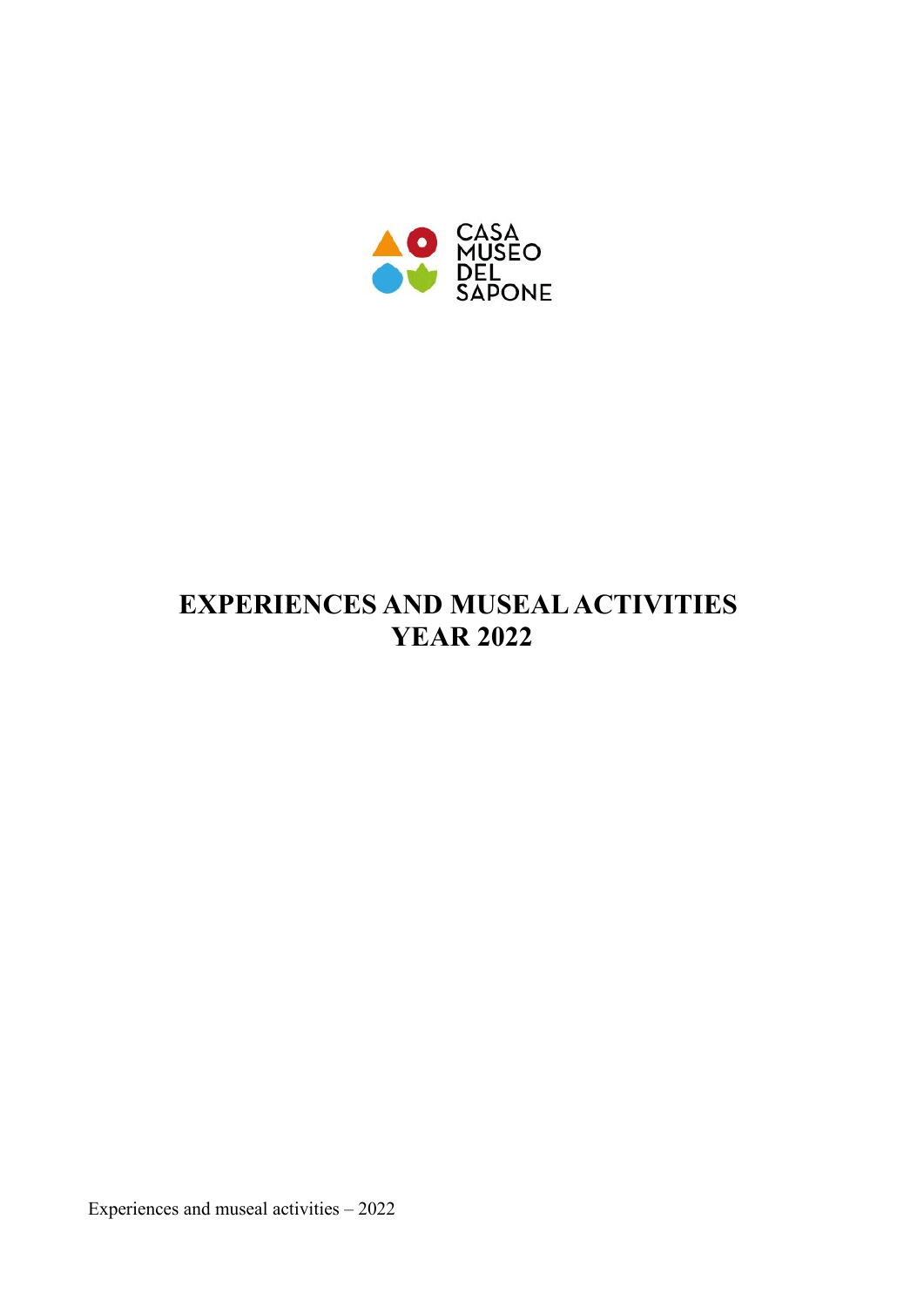### **Museum Tour**

The tour at the soap museum, that is an old restored  $19<sup>th</sup>$  century building with high ceilings and original stoneworks, will give to you the possibility to experience the beauty of the history of soap produced in the mediterranean area since around 5000 years. The inspiration to open a soap museum, comes from our experience in making and producing soap and natural cosmetics. We would like to share our passion and knowledge about the history, science and technicalities of soap making with eveyone interested in learning more about this essential product. Inside the museum, furthermore, on display are two old presses and other agricultural tools, typical of South West Sicily.

Ticket prices:

Adult: 6,00 euro Reduced\*: 3,00 euro \*Children between 5 and 13 years old. FREE ENTRANC FOR CHILDREN ARE LESS THAN 5 YEARS OLD

Duration of the tour: ca. 50 min Tour Timetable: High Season (1st June – 31st August) Low Season (Rest of the Year) **Monday**<br>16:00: 17:30: 19:00 (Exp) Closed 16:00; 17:30; 19:00 (Exp)

10:00; 11:30 (ExpB); 14:30; 16:00 10:00; 11:30 (ExpB); 15:30 **Wednesday Wednesday**

10:00; 11:30 (Exp); 16:00; 17:30; 19:00 10:00; 11:30 (Exp); 16:00; 17:30

**Thursday Thursday**  10:00; 11:30 (ExpB); 14:30; 16:00 10:00; 11:30 (ExpB); 15:30

**Friday Friday**  10:00; 11:30 (Exp); 16:00; 17:30; 19:00 10:00; 11:30 (Exp); 16:00; 17:30

**Sunday Sunday** 

16:00; 17:30; 19:00 (ExpB) 10:00; 11:30

**Tuesday Tuesday Saturday Saturday**  10:00; 11:30 10:00; 11:30

**All reservations need to be confirmed by the museum. For further information and/or reservations, call or whatsapp number +39 349 6087713 or visit our website www.casamuseodelsapone.it.**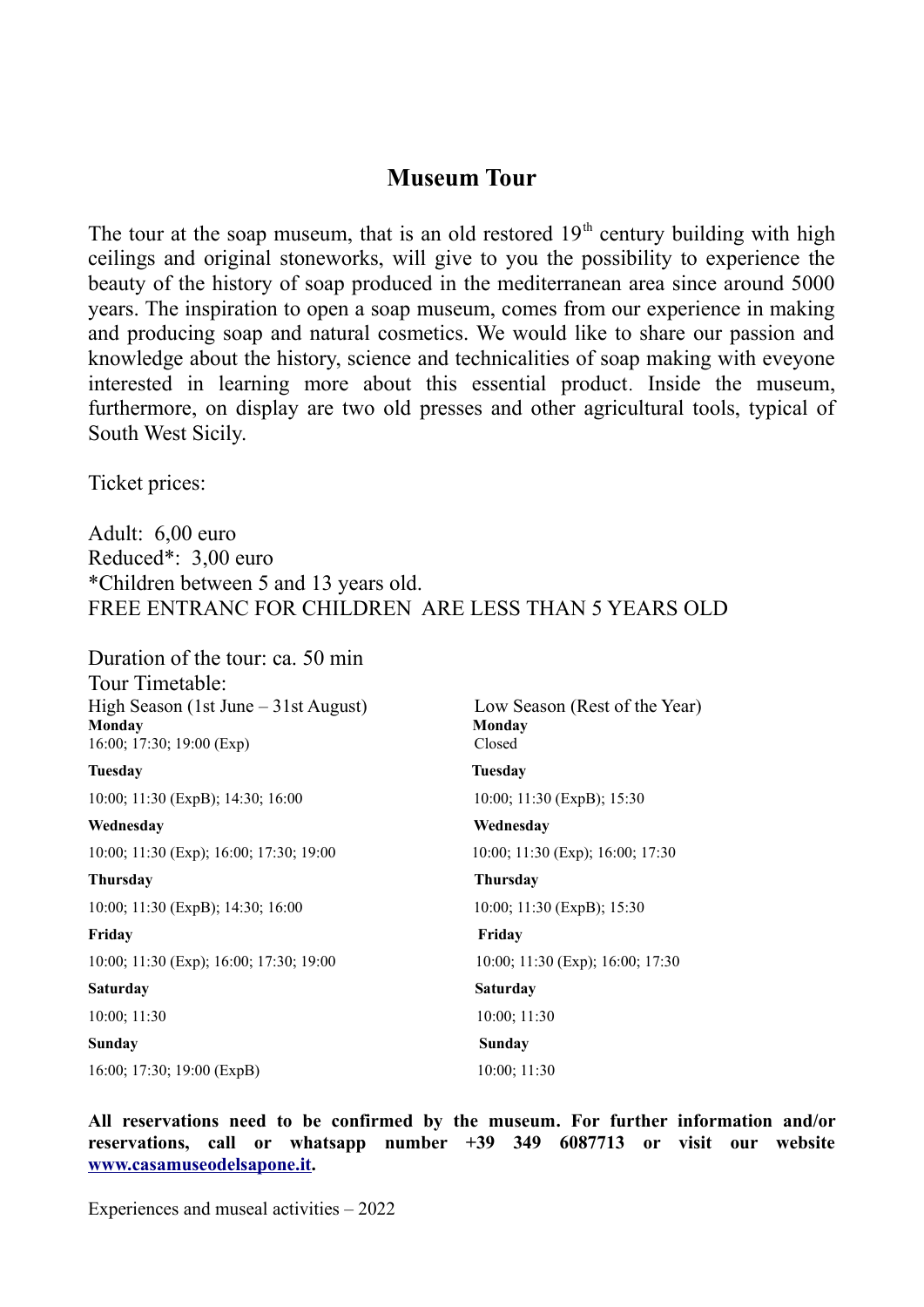## **Laboratories and Experiences**

Laboratories and Experiences organized by our Museum focus on the world of soap and you will discover this product not only from an historical perspective but also from a scientific one. Visitors will have the opportunity by using different substances to learn different steps of the soap process. At our Museum it is possible to choose among different laboratories and activities for all ages, from kids to adults. For all laboratories and experiences is required the reservation.

#### **SOAP LAB FOR KIDS**

This activity is designed expecially for kids to help them in learning more about soap through the art and creativity. During this experience kids will personalize a little soap heart by using a methodology that resembles the industrial "melt and pour" process. In this way children will learn about physical state of matter and also they will recognize the odours by using special spices and herbs that they can add to their soap to customize their parfum. Then, with the use of the molds, they will give to their soap a special shape. And finally they can bring home their soap as a souvenir of this experience.

Duration: 15 min

Price: 5 euro per kid/soap

Timetable: Soap lab for kids can be only booked with a tour at the Museum and they will start 15 min in advance with respect to the tour booked.

#### **SOAP AND OLIVES EXPERIENCE (Only for adults)**

This experience is based on the main features of soap: ingredients, raw materials and so the land behind them. Our guests will be involved in a special tour at the soap museum. Then, there will be a workshop about how to make a soap starting from extra virgin olive oil. Our guests will have the possibility to choose among several ingredients like our citrus essential oils or fresh mediterranean herbs from our garden to personalize their own soap. We will make together this soap and our guests can collect it at the end of the experience to bring it with them at home.

Furthermore our guest will learn more about how to taste an extra virgin olive oil through a simple lesson and a panel test of our extra virgin olive oil. At the end of this experience, we will relax under an olive tree drinking a glass of a nice sicilian wine and tasting some special sicilian tapas and olives from our olive garden.

Duration 2 h

Price: 35,00 euro per person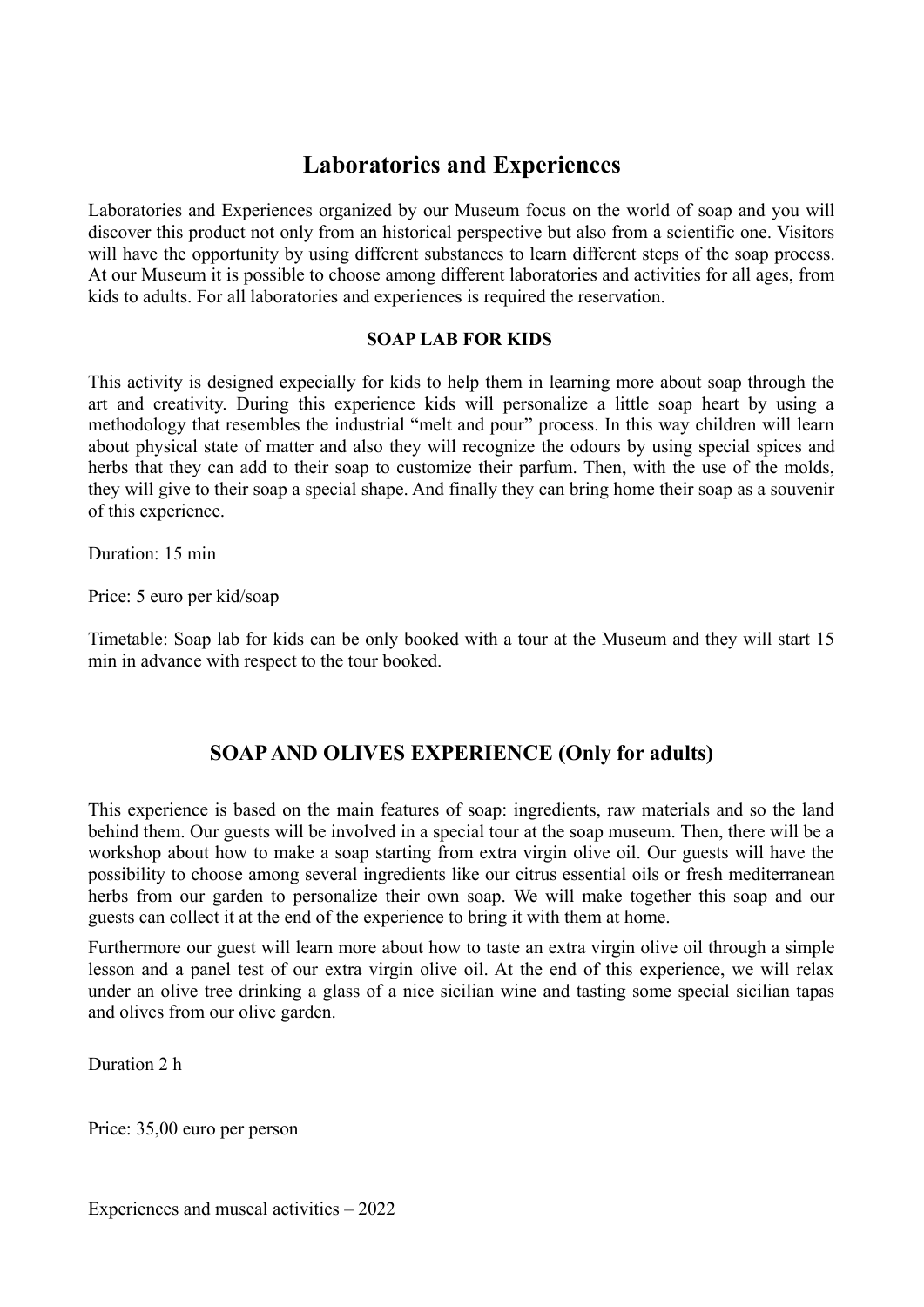| Timetable:<br>High Season (1st June $-31st$ August)<br><b>Tuesday</b> | Low Season (Rest of the Year)<br><b>Tuesday</b> |
|-----------------------------------------------------------------------|-------------------------------------------------|
| 17:00                                                                 | 16:00                                           |
| <b>Thursday</b>                                                       | <b>Thursday</b>                                 |
| 17:00                                                                 | 16:00                                           |
| <b>Saturday</b>                                                       | <b>Saturday</b>                                 |
| 17:00                                                                 | Not available                                   |
|                                                                       |                                                 |

#### **YOGA AND SICILIAN PARFUMES EXPERIENCE**

Imagine a walk and to discover a stunning landscape where every step and movement of your body in harmony with your breath can join the sounds of nature, imagine to learn the history and the ethic behind the project of the soap museum by visiting the old building and imagine to smell the parfumes of the essential oils of Sicily and at the same time close your eyes to look inside of yourself what happens practicing yoga and meditating in the beauty of the sicilian countryside. This is what you will experience!

This experience includes a tour at the soap museum and a yoga lesson at the sunset at the olive garden of the museum. At the end you can taste a special tea/infusion made with local fresh mediterranean herbs.

Duration: 2 h

Price: 60,00 euro for one person, reduction starting for 2 people fino up to a maximum of 10  $people<sup>1</sup>$ 

| Timetable:<br>High Season (1st June $-31$ <sup>st</sup> August)<br><b>Tuesday</b> | Low Season (Rest of the Year)<br><b>Tuesday</b> |
|-----------------------------------------------------------------------------------|-------------------------------------------------|
| 18:00                                                                             | 17:00                                           |
| <b>Thursday</b>                                                                   | <b>Thursday</b>                                 |
| 18:00                                                                             | 17:00                                           |
| <b>Saturday</b>                                                                   | <b>Saturday</b>                                 |
| 18:00                                                                             | Not available                                   |

#### **COSMETIC BISTROT, MAKE YOUR OWN NATURAL SKINCARE PRODUCT (Adult only)**

Imagine to have a seat at a table in a small bistrot, to have a look at the menù, not to try one of the amazing dishes but to try for your skin a lovely cosmetic we will make together. You will find a

<sup>1</sup> Reductions depends on the number of people attending this experience.

Experiences and museal activities – 2022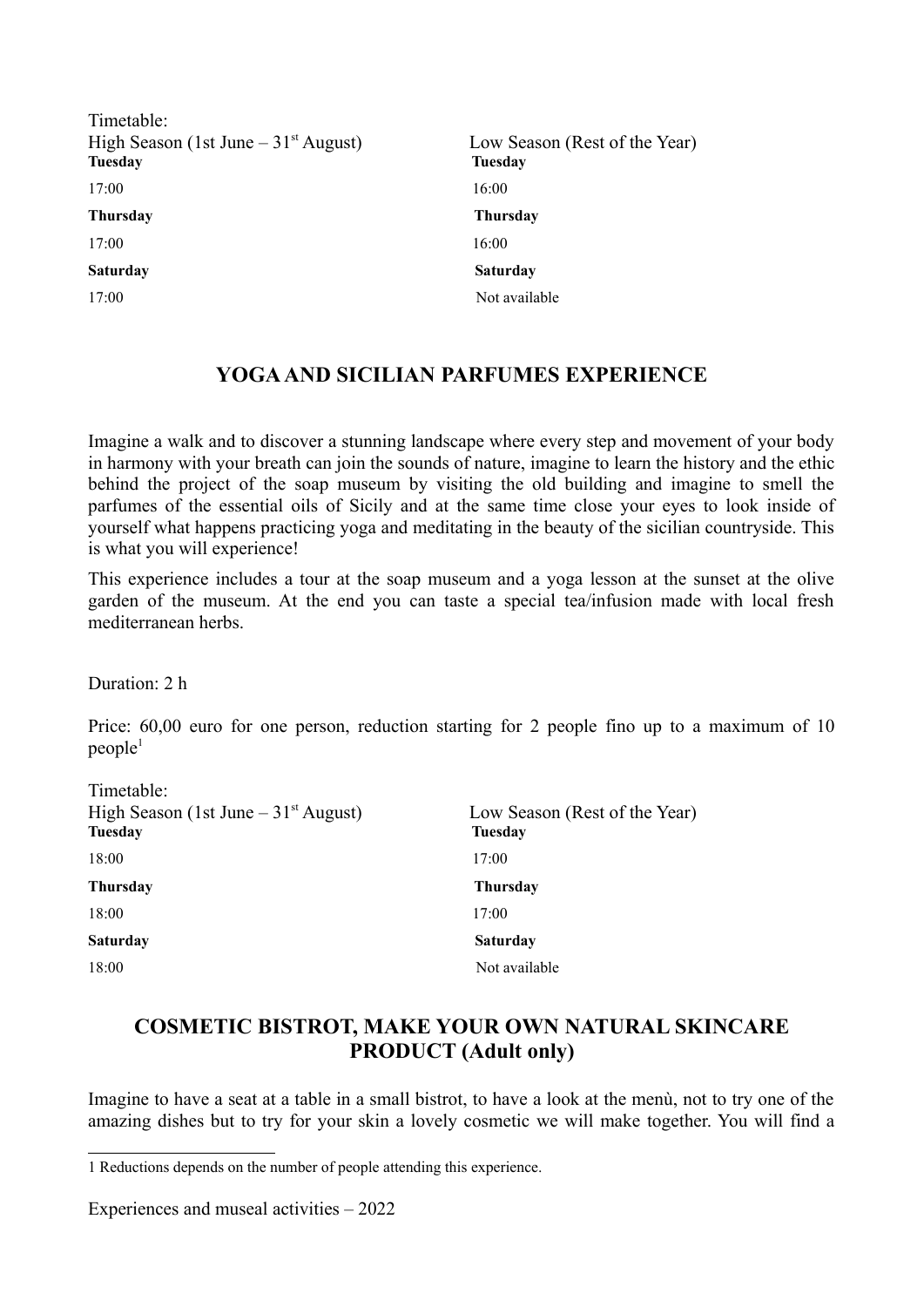menù of the day where you can choose among different proposal, like for example a body lotion or a face cleanser, then choose one of these and we will make it together by using fresh ingredients from our farm and other ingredients we will propose you.

In the last years it became vey popular to make your own cosmetics and there are a lot of tutorials and video online. During this experience you will be guided by our cosmetologist and he will show you also some tricks you can use at home to make your own natural products. Then, there will be a tour of the soap museum and at the end of this experience we will relax by drinking an herbal tea made by using our own mediterranean herbs.

Duration: 2 h

Price: 40,00 euro per person

| Timetable:<br>High Season (1st June $-31st$ August)<br><b>Tuesday</b> | Low Season (Rest of the Year)<br><b>Tuesday</b> |
|-----------------------------------------------------------------------|-------------------------------------------------|
| 11:30                                                                 | 11:30                                           |
| <b>Thursday</b>                                                       | <b>Thursday</b>                                 |
| 11:30                                                                 | 11:30                                           |
| Sunday                                                                | Sunday                                          |
| 19:00                                                                 | Not available                                   |

#### **A BOTANICAL ADVENTURE IN THE MIDDLE OF THE OLIVES**

Extra virgin olive oil, the mediterranean green gold, used in the mediterranean diet and distinctive element of the culture of a region, directly produced with the olives of the trees that design the landscape of our island. During this experience we will have a walk in the olive grove surrounds the soap museum and we will discover lots of stories about the olives and also the botanical essences that defines the small botanical garden inside the olive plantation. Then, there will be a tour at the soap museum and we will discover one of the products derived from the olive oil.

We will finish this experience with a lesson about a panel test of extra virgin olive oil and we will have a snack based on olives.

Duration: 1,5 h

Price: 15,00 euro per person

Timetable: High Season (1st June –  $31<sup>st</sup>$  August) Low Season (Rest of the Year) **Monday Monday** 19:00 Not available